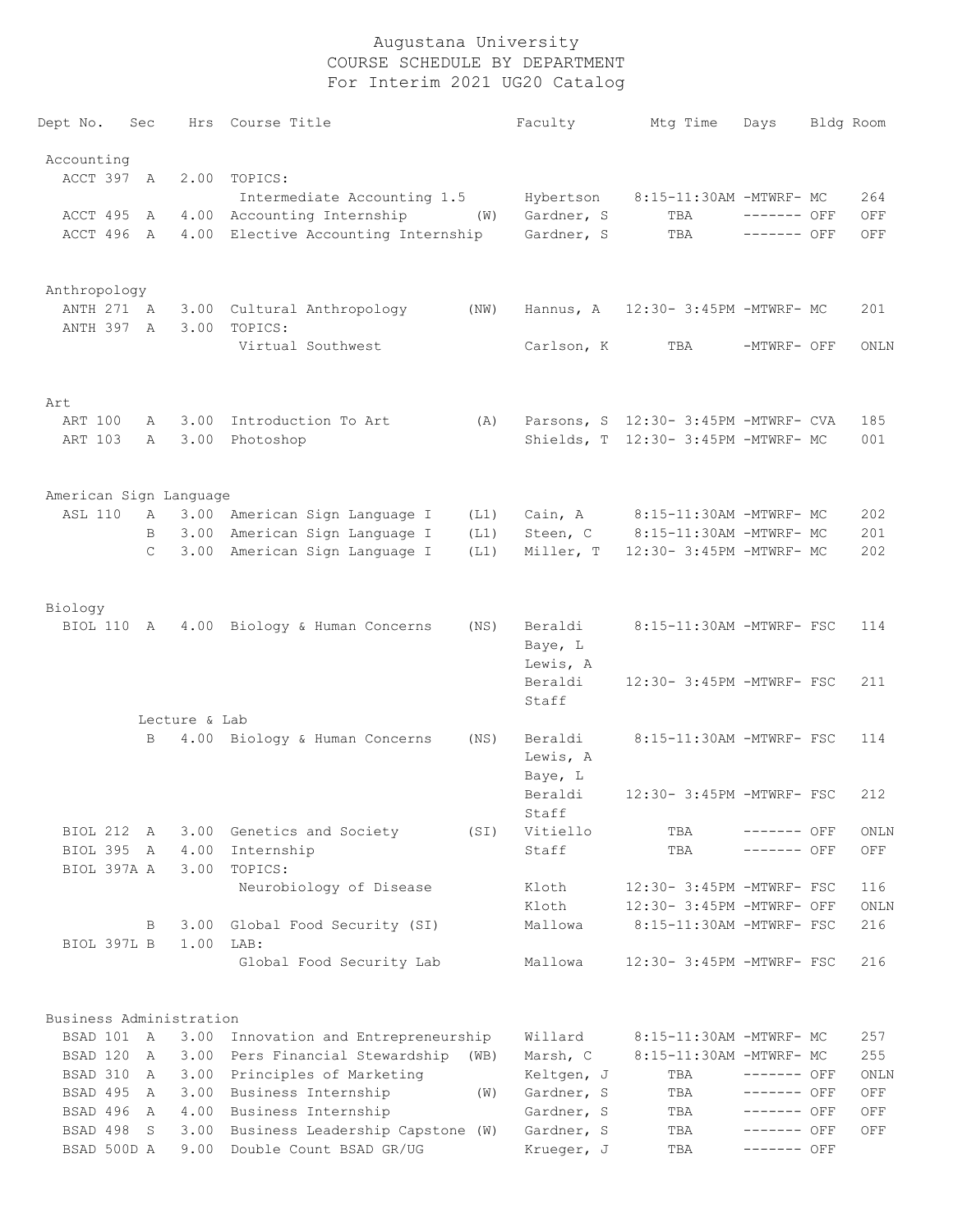| Dept No.                | Sec |               | Hrs Course Title                                                   | Faculty                  | Mtg Time                                                      | Days         | Bldg Room    |
|-------------------------|-----|---------------|--------------------------------------------------------------------|--------------------------|---------------------------------------------------------------|--------------|--------------|
| Chemistry               |     |               |                                                                    |                          |                                                               |              |              |
| CHEM 130 A              |     |               | 3.00 Chem in Our Changing World (SI)                               | Klose, A                 | Klose, A 8:15-11:30AM -MTWRF- OFF<br>8:15-11:30AM -MTWRF- FSC |              | ONLN<br>113B |
| CHEM 197 A 3.00         |     |               | TOPICS:                                                            |                          |                                                               |              |              |
|                         |     |               | Environmental Chemistry (SI)                                       | Johnsn-Edl<br>Johnsn-Edl | 8:15-11:30AM -M-W-F- FSC<br>8:15-11:30AM --T-R-- FSC          |              | 371<br>317   |
|                         |     |               | CHEM 222 A 4.00 Inorganic Chemistry                                | Weiss                    | 9:30-11:30AM -MTWRF- FSC                                      |              | 374          |
|                         |     |               |                                                                    | Weiss                    | 12:30- 3:30PM -MTWRF- FSC                                     |              | 316          |
|                         |     | Lecture & Lab |                                                                    |                          |                                                               |              |              |
|                         |     |               | CHEM 250 A 2.00 Instrument Proficiency for Scien                   | Weisshaar                | TBA                                                           | $------$ FSC | 350          |
| Civitas                 |     |               |                                                                    |                          |                                                               |              |              |
| CIVT 203 A              |     |               | 3.00 Justice:                                                      |                          |                                                               |              |              |
|                         |     |               | Women in Science                                                   |                          | Duffy-Matz 8:15-11:30AM -MTWRF- FSC                           |              | 370          |
|                         |     |               | CIVT 395 A 4.00 Vocation (Indiv Learning Exper) Swart, W           |                          | TBA                                                           | ------- OFF  | OFF          |
| Classics                |     |               |                                                                    |                          |                                                               |              |              |
|                         |     |               | (L1)<br>LATN 110 A 3.00 Elementary Latin I                         |                          | Wentzel, R 8:15-11:30AM -MTWRF- HUM                           |              | 301          |
| Communication Disorders |     |               |                                                                    |                          |                                                               |              |              |
|                         |     |               | CMDS 288 A 1.00 Observation Practicum                              | Mahan, K                 | TBA                                                           | $-----$ OFF  | OFF          |
|                         |     |               | CMDS 388 A 10.00 Clinical Practicum                                | Mahan, K                 | TBA                                                           | $------$ OFF | OFF          |
|                         |     |               | CMDS 488 A 10.00 Adv Clinical Prct:Comm Disorders                  | Mahan, K                 | TBA                                                           | $------$ OFF | OFF          |
|                         |     |               |                                                                    |                          |                                                               |              |              |
| Comm and Media Studies  |     |               |                                                                    |                          |                                                               |              |              |
|                         |     |               | COMM 395 A 4.00 Internship                                         | Bart, H                  | TBA                                                           | $------$ OFF | OFF          |
|                         |     |               | COMM 397 A 4.00 TOPICS:                                            |                          |                                                               |              |              |
|                         |     |               | VikingSaga:500+Yrs Reli&Comm (RT) Nitz, M 8:15-11:30AM -MTWRF- HUM |                          |                                                               |              | 302          |
| Computer Science        |     |               |                                                                    |                          |                                                               |              |              |
|                         |     |               | COSC 210 A 4.00 Computer Science I                                 |                          | Steinwand 12:30- 3:45PM -MTWRF- OFF ONLN                      |              |              |
|                         |     |               |                                                                    | Steinwand                | 12:30- 3:45PM -MTWRF- FSC                                     |              | 376          |
| Economics               |     |               |                                                                    |                          |                                                               |              |              |
| ECON 120                |     |               |                                                                    |                          | 12:30- 3:45PM -MTWRF- OFF                                     |              |              |
|                         | A   |               | 3.00 Principles of Economics I<br>(SS)                             | Loginov<br>Loginov       | 12:30- 3:45PM -MTWRF- MC                                      |              | ONLN<br>153  |
|                         |     |               |                                                                    |                          |                                                               |              |              |
| Education               |     |               |                                                                    |                          |                                                               |              |              |
| EDUC 110                | A   | 3.00          | Found of American Education (SS)                                   | Hallenbeck               | 8:15-11:30AM -MTWRF- OFF                                      |              | ONLN         |
| EDUC 219                |     | 3.00          | Technology in Education                                            | Hallenbeck               | 8:15-11:30AM -MTWRF- HUM<br>TBA                               | ------- OFF  | 121          |
| EDUC 231 A              | A   | 3.00          | Kindergarten Education                                             | Whiting<br>Mediger       | 4:30- 7:30PM -MT-R-- MC                                       |              | ONLN<br>164  |
|                         |     |               |                                                                    | Dreke                    |                                                               |              |              |
| EDUC 355                | A   | 3.00          | Human Relations in Education                                       | Hennard                  | 8:15-11:30AM -MTWRF- MC                                       |              | 153          |
| EDUC 470                | A   | 4.00          | Student Teach: All Grades                                          | Fiala, R                 | TBA                                                           | ------- OFF  | OFF          |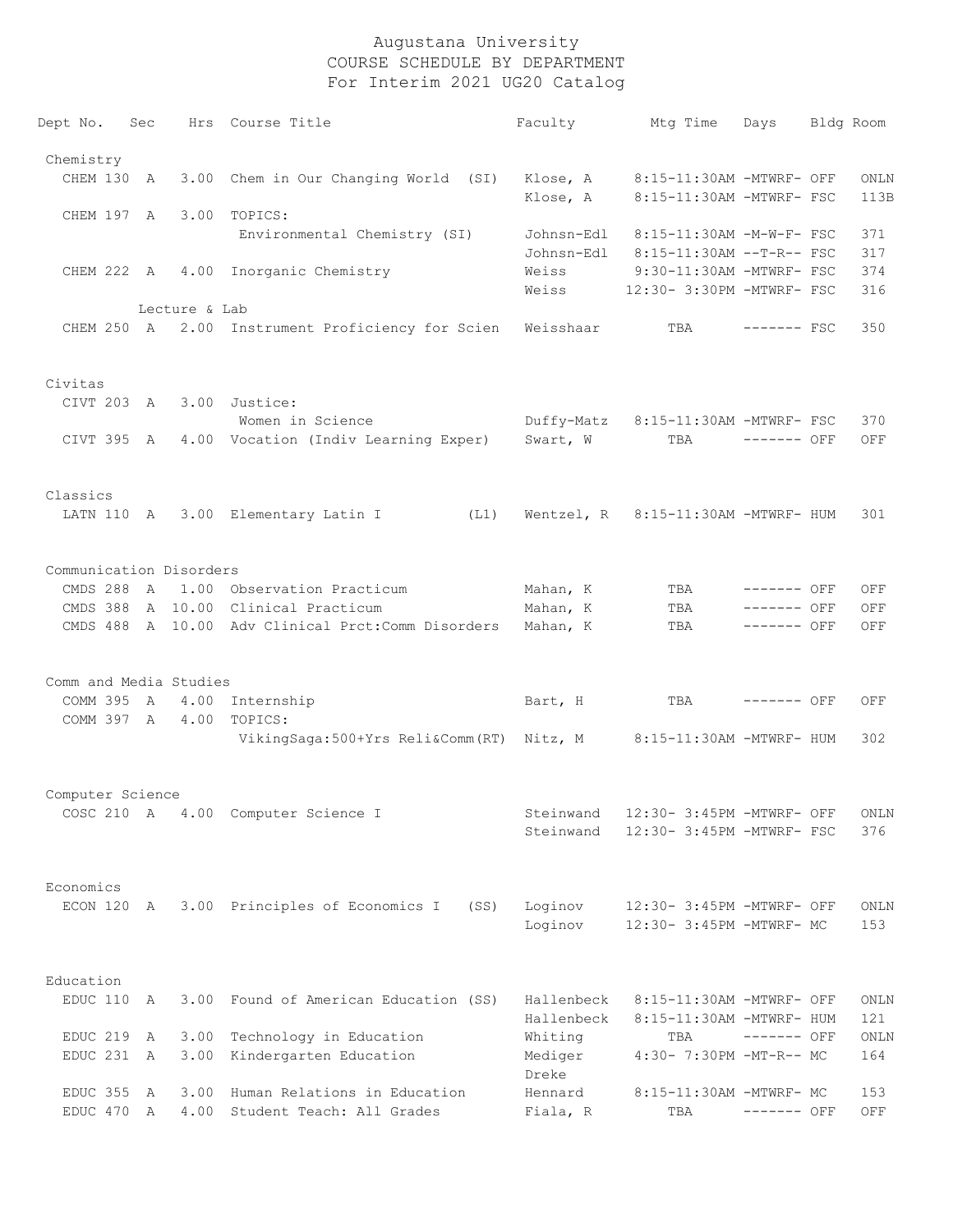| Dept No.                | Sec          |         | Hrs Course Title                                 | Faculty                  | Mtg Time                                               | Days         | Bldg Room   |
|-------------------------|--------------|---------|--------------------------------------------------|--------------------------|--------------------------------------------------------|--------------|-------------|
| EDUC 471                |              | A 12.00 | Student Teach: Middle School                     | Fiala, R                 | TBA                                                    | $------$ OFF | OFF         |
| EDUC 472                | A            |         | 4.00 Student Teach: Elementary                   | Fiala, R                 | TBA                                                    | ------- OFF  | OFF         |
| EDUC 473                | A            |         | 4.00 Student Teach: Kindergarten                 | Fiala, R                 | TBA                                                    | $------$ OFF | OFF         |
| EDUC 474                | A            | 4.00    | Student Teach: Secondary                         | Fiala, R                 | TBA                                                    | $------$ OFF | OFF         |
| English                 |              |         |                                                  |                          |                                                        |              |             |
| ENGL 140                | A            | 3.00    | Contemporary Film Aesthetics                     | Miller, J<br>Miller, J   | 12:30- 3:45PM -MTWRF- OFF<br>12:30- 3:45PM -MTWRF- HUM |              | ONLN<br>226 |
| ENGL 168                | A            | 3.00    | Criminals & Nemeses in Lit&Media                 | Nelson, C<br>Nelson, C   | 12:30- 3:45PM -MTWRF- OFF<br>12:30- 3:45PM -MTWRF- HUM |              | ONLN<br>102 |
| ENGL 207                | A            |         | 3.00 Literary Bodies (LT)                        | Boyens, B                | 12:30- 3:45PM -MTWRF- HUM                              |              | 202         |
| ENGL 225                | $\mathbb{A}$ | 3.00    | World Lit I: Western Traditn (WT)                | Hanson, D<br>Hanson, D   | 12:30- 3:45PM -MTWRF- OFF<br>12:30- 3:45PM -MTWRF- HUM |              | ONLN<br>103 |
| ENGL 279                | A            |         | 3.00 History of the English Language             | Rude                     | 12:30- 3:45PM -MTWRF- HUM                              |              | 201         |
| ENGL 305                | A            |         | 3.00 Creative Writing: Poetry (W)                | Hicks, P                 | 8:15-11:30AM -MTWRF- HUM                               |              | 102         |
| Environmental Studies   |              |         |                                                  |                          |                                                        |              |             |
|                         |              |         | ENST 180 A 3.00 Intro Environmental Studies (SI) |                          |                                                        |              |             |
|                         |              |         | Environmental Chemistry                          | Johnsn-Edl<br>Johnsn-Edl | 8:15-11:30AM -M-W-F- FSC<br>8:15-11:30AM --T-R-- FSC   |              | 371<br>317  |
|                         |              |         | ENST 202 A 3.00 Environmental Culture            |                          |                                                        |              |             |
|                         |              |         | Food for Thought: Farm to Table                  | $Ly$ , C<br>$Ly$ , C     | 12:30- 3:45PM -MTWRF- OFF<br>12:30- 3:45PM -MTWRF- MC  |              | ONLN<br>257 |
| Exercise Science        |              |         |                                                  |                          |                                                        |              |             |
| EXSC 120 A              |              |         | 3.00 Intro to Exercise & Sport Scienc            | Schoenherr               | 8:15-11:30AM -MTWRF- FSC                               |              | 376         |
| EXSC 395 A              |              | 4.00    | Internship<br>Fitness                            | Barkley, S               | TBA                                                    | $------$ OFF | OFF         |
|                         | B            |         | 4.00 Internship                                  | Day, $J$                 | TBA                                                    | $------$ OFF | OFF         |
| French                  |              |         |                                                  |                          |                                                        |              |             |
|                         |              |         | FREN 110 A 3.00 Intro to French I                | (L1) Fish                | 12:30- 3:45PM -MTWRF- HUM                              |              | 319         |
|                         |              |         | FREN 395 A 4.00 Internship                       | Fish                     | TBA                                                    | $------$ OFF | OFF         |
|                         |              |         | FREN 400 A 1.00 Honors Thesis                    | Fish                     | TBA                                                    | $------$ OFF | OFF         |
| General Studies         |              |         |                                                  |                          |                                                        |              |             |
|                         |              |         | GENL 105 A 3.00 Off Campus Study Programs        | Iverson                  | TBA                                                    | ------- OFF  | ΙN          |
| German                  |              |         |                                                  |                          |                                                        |              |             |
|                         |              |         | GERM 395 A 4.00 Internship                       | Lhotzky, S               | TBA                                                    | $-----$ OFF  | OFF         |
|                         |              |         | GERM 400 A 1.00 Honors Thesis                    | Lhotzky, S               | TBA                                                    | $------$ OFF | OFF         |
| Government/Intl Affairs |              |         |                                                  |                          |                                                        |              |             |
|                         |              |         | GOVT 297 A 3.00 TOPICS:                          |                          |                                                        |              |             |
|                         |              |         | Designing Democracy                              | Lunde<br>Lunde           | 8:15-11:30AM -MTWRF- OFF<br>8:15-11:30AM -MTWRF- FSC   |              | ONLN<br>116 |
|                         |              |         | GOVT 395 A 4.00 Internship                       | Wanless, E               | TBA                                                    | $------$ OFF | OFF         |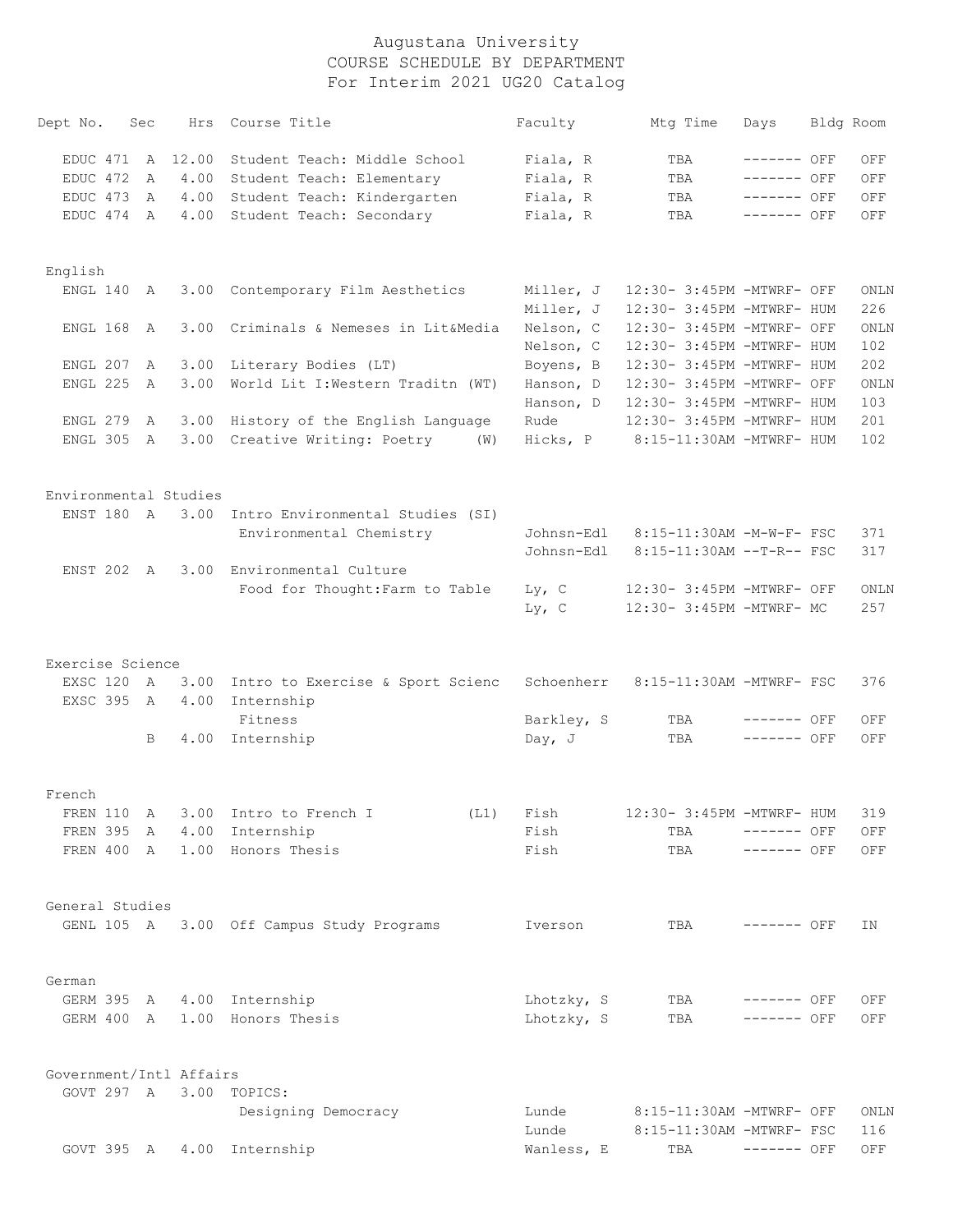| Dept No.                | Sec       |      | Hrs Course Title                                 |       | Faculty                 | Mtq Time                                               | Days         | Bldg Room   |
|-------------------------|-----------|------|--------------------------------------------------|-------|-------------------------|--------------------------------------------------------|--------------|-------------|
| History                 |           |      |                                                  |       |                         |                                                        |              |             |
| HIST 161 A              |           |      | 3.00 Latin America at the Movies (NW)            |       | Conover                 | 8:15-11:45AM -MTWRF- MC                                |              | 101         |
| Health                  |           |      |                                                  |       |                         |                                                        |              |             |
| HLTH 216                | <b>A</b>  |      | 2.00 Stress Management                           | (WB2) | VanLaecken              | TBA                                                    | -MTWRF- OFF  | ONLN        |
| HLTH 222                | A         |      | 3.00 Nutrition                                   | (WB)  | Barkley, S              | 8:15-11:30AM -MTWRF- FSC                               |              | 113A        |
|                         | B         | 3.00 | Nutrition                                        | (WB)  | Gorres-Mar              | TBA                                                    | -MTWRF- OFF  | ONLN        |
| Sign Lang. Interpreting |           |      |                                                  |       |                         |                                                        |              |             |
|                         |           |      | INTR 360 A 3.00 Cur Trend Interpreter Assessment |       | Gundersn, C             | 8:15-11:30AM -MTWRF- MC                                |              | 253         |
| Journalism              |           |      |                                                  |       |                         |                                                        |              |             |
| <b>JOUR 395</b>         | A         |      | 4.00 Internship                                  |       | Staff                   | TBA                                                    | $------$ OFF | OFF         |
| JOUR 495 A              |           |      | 4.00 Internship                                  |       | Staff                   | TBA                                                    | $------$ OFF | OFF         |
| Mathematics             |           |      |                                                  |       |                         |                                                        |              |             |
| MATH 140 A              |           |      | 3.00 Quantitative Reasoning                      | (MT)  | Erickson, L             | 8:15-11:30AM -MTWRF- OFF                               |              | ONLN        |
|                         |           |      |                                                  |       | Erickson, L             | 8:15-11:30AM -MTWRF- HUM                               |              | 123         |
|                         | B         |      | 3.00 Quantitative Reasoning                      | (MT)  | Perry<br>Perry          | 11:00- 2:15PM -MTWRF- OFF<br>11:00- 2:15PM -MTWRF- HUM |              | ONLN<br>331 |
| MATH 335 A              |           |      | 3.00 Modern Geometry                             |       | Olimb, C                | 8:15-11:30AM -MTWRF- FSC                               |              | 373         |
| Media Studies           |           |      |                                                  |       |                         |                                                        |              |             |
| MDST 110 A              |           |      | 3.00 Media and Society                           | (SS)  |                         | McCollough 12:30- 3:45PM -MTWRF- HUM                   |              | 302         |
| MDST 395 A              |           | 4.00 | Internship                                       |       | McCollough              | TBA                                                    | $------$ OFF | OFF         |
| Music                   |           |      |                                                  |       |                         |                                                        |              |             |
| MUSI 110                | A         |      | 3.00 The Understanding of Music                  | (A)   | Andrews, R              | TBA                                                    | ------- OFF  | ONLN        |
| MUSI 118                | A         | 3.00 | Blues, Jazz, and Rock                            | (US)  | Petersen, L             | TBA                                                    | -MTWRF- OFF  | ONLN        |
| Nursing                 |           |      |                                                  |       |                         |                                                        |              |             |
| NURS 200 A              |           | 3.00 | Intro to Professional Nursing                    |       | Nelson, Mry<br>Aukerman | 8:15-11:30AM -MTWRF- FSC                               |              | 272         |
| NURS 352 A              |           | 3.00 | Child Health Nursing                             |       | Barthle                 | 8:15-11:30AM -MTWRF- FSC                               |              | 270         |
| NURS 352X XA            |           |      | 0.00 Child Health Nursing Clinical               |       | Minnich                 | TBA                                                    | $------$ OFF | OFF         |
|                         | <b>XB</b> |      | 0.00 Child Health Nursing Clinical               |       | Lam, J                  | TBA                                                    | ------- OFF  | OFF         |
|                         | XC.       |      | 0.00 Child Health Nursing Clinical               |       | Bachtell, A             | TBA                                                    | ------- OFF  | OFF         |
| NURS 451 A              |           |      | 3.00 Leadership in Prof Nursing                  |       | Serfling<br>Abbott, K   | TBA                                                    | ------- OFF  | ONLN        |
| Physical Education      |           |      |                                                  |       |                         |                                                        |              |             |
| PE 105                  | A         | 1.00 | Downhill Skiing                                  | (WB1) |                         |                                                        |              |             |
|                         |           |      | (Includes lifts and lessons)                     |       | Barkus, B               | $6:30-9:30PM -T-R--OFF$                                |              | OFF         |
|                         |           |      | AP 1.00 (Includes lessons only)                  |       | Barkus, B               | 6:30- 9:30PM --T-R-- OFF                               |              | OFF         |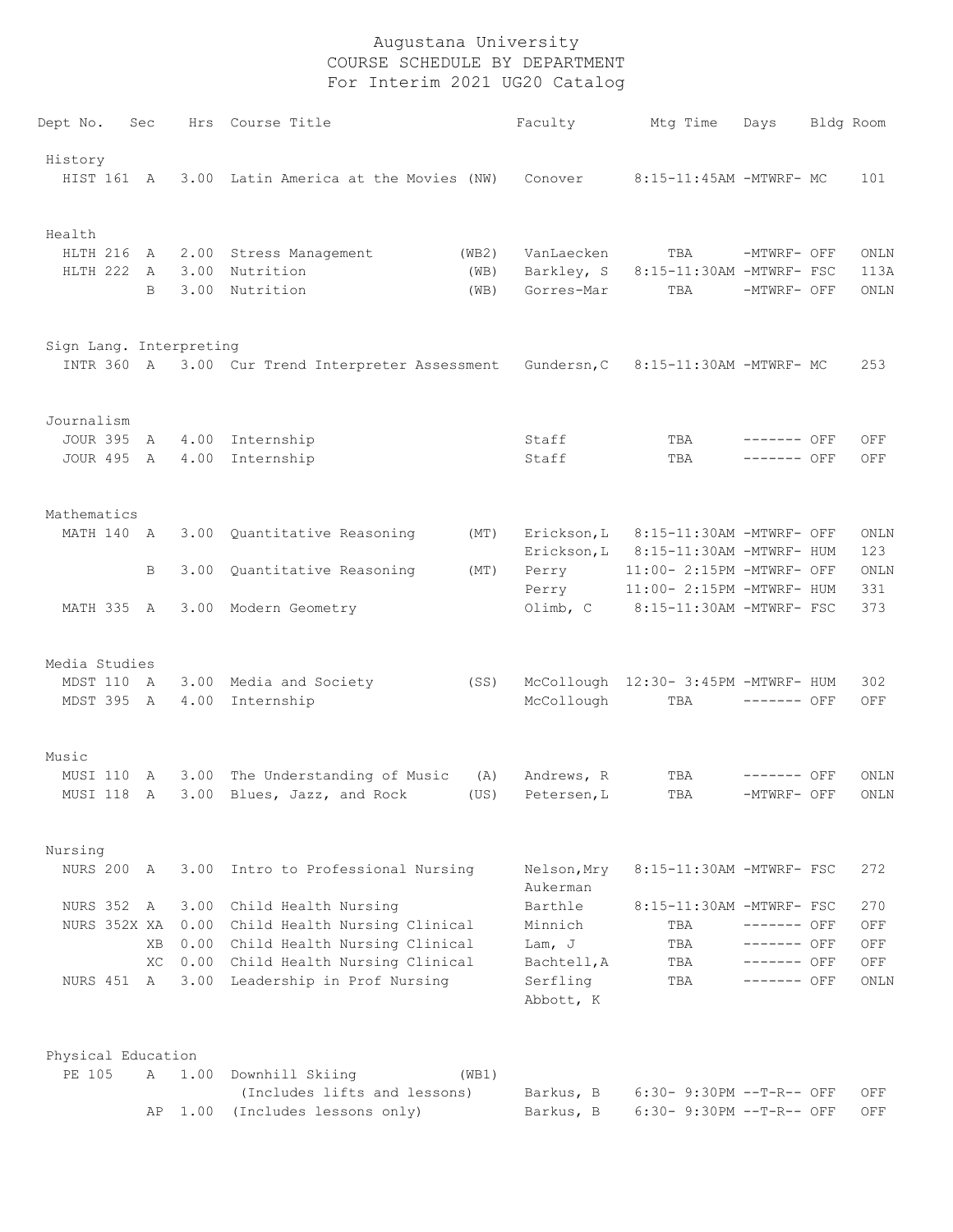| Dept No.   | Sec | Hrs           | Course Title                             | Faculty              | Mtg Time                                             | Days         | Bldg Room   |
|------------|-----|---------------|------------------------------------------|----------------------|------------------------------------------------------|--------------|-------------|
|            | AR  | 1.00          | (Includes lifts, lessons, equip)         | Barkus, B            | 6:30- 9:30PM --T-R-- OFF                             |              | OFF         |
| PE 106     | A   | 1.00          | Snowboarding<br>(WB1)                    |                      |                                                      |              |             |
|            |     |               | (Includes lifts and lessons)             | Barkus, B            | 6:30- 9:30PM --T-R-- OFF                             |              | OFF         |
|            | AP  | 1.00          | (Includes lessons only)                  | Barkus, B            | 6:30- 9:30PM --T-R-- OFF                             |              | OFF         |
|            | AR  | 1.00          | (Includes lift, lessons, equip)          | Barkus, B            | 6:30- 9:30PM --T-R-- OFF                             |              | OFF         |
| PE 115     | A   | 1.00          | Physical Conditioning<br>(WB1)           | Nissen               | TBA                                                  | -MTWRF- OFF  | ONLN        |
| PE 116     | A   | 1.00          | Racquetball/Fitness<br>(WB1)             | Thompson, K          | 8:30- 9:20AM -MTWRF- ELMN                            |              | 105         |
| PE 215     | A   | 3.00          | Sport in Society                         | Barkus, B            | 8:15-11:30AM -MTWRF- ELMN                            |              | 241         |
| PE 231     | A   | 2.00          | Theory of Coaching Volleyball            | Aggen                | 1:30- 3:30PM -MTWR-- ELMN                            |              | 230         |
| PE 395     | Α   | 4.00          | Internship<br>Coaching                   | Assmus, S            | TBA                                                  | $------$ OFF | OFF         |
|            | B   |               | 4.00 Sport Management I                  | Assmus, S            | TBA                                                  | $------$ OFF | OFF         |
| PE 495     | A   | 4.00          | Internship                               |                      |                                                      |              |             |
|            |     |               | Sport Management II                      | Gardner, S           | TBA                                                  | $------$ OFF | OFF         |
| Philosophy |     |               |                                          |                      |                                                      |              |             |
| PHIL 315 A |     |               | 3.00 Logic and Argumentation             | Vicens               | 8:15-11:30AM -MTWRF- OFF                             |              | ONLN        |
|            |     |               |                                          | Vicens               | 8:15-11:30AM -MTWRF- HUM                             |              | 226         |
| Physics    |     |               |                                          |                      |                                                      |              |             |
| PHYS 142   | A   |               | 3.00 Let There Be Light<br>(SI)          |                      | Engebretsn 12:30- 3:45PM -MTWRF- FSC                 |              | 353         |
| PHYS 363 A |     |               | 4.00 Optics                              |                      | Wells, $E$ 8:15-3:45PM -MTWRF- FSC                   |              | 363         |
|            |     |               |                                          | Wells, E             | 8:15- 3:45PM -MTWRF- FSC                             |              | 351         |
|            |     | Lecture & Lab |                                          |                      |                                                      |              |             |
| Psychology |     |               |                                          |                      |                                                      |              |             |
| PSYC 115 A |     |               | 3.00 General Psychology<br>(SS)          | Zell, A<br>Zell, A   | 8:15-11:30AM -MTWRF- OFF<br>8:15-11:30AM -MTWRF- HUM |              | ONLN<br>325 |
| PSYC 307   | A   |               | 3.00 Sport Psychology                    | Jeppsen              | TBA                                                  | -MTWRF- OFF  | ONLN        |
| PSYC 345 A |     |               | 3.00 Sensation and Perception            |                      | Babcock, E 12:30- 3:45PM -MTWRF- OFF                 |              | ONLN        |
|            |     |               |                                          |                      | Babcock, E 12:30- 3:45PM -MTWRF- MC                  |              | 253         |
| Religion   |     |               |                                          |                      |                                                      |              |             |
| RELI 110   | A   |               | 3.00 Exploring Christian Faith<br>(CT)   | Swanstrom            | TBA                                                  | -MTWRF- OFF  | ONLN        |
| RELI 229 A |     |               | 3.00 Read for Meaning/Truth (RT) (W) (E) | Swanson, R           | 8:15-11:30AM -MTWRF- OFF                             |              | ONLN        |
|            |     |               |                                          | Swanson, R           | 8:15-11:30AM -MTWRF- HUM                             |              | 103         |
| RELI 400 A |     |               | 3.00 Senior Thesis                       | Swanstrom            | TBA                                                  | $------$ OFF | OFF         |
| Sociology  |     |               |                                          |                      |                                                      |              |             |
| SOCI 297 A |     |               | 3.00 TOPICS:                             |                      |                                                      |              |             |
|            |     |               | Food for Thought: Farm to Table          | $Ly$ , C             | 12:30- 3:45PM -MTWRF- OFF                            |              | ONLN        |
|            |     |               |                                          | $Ly$ , C             | 12:30- 3:45PM -MTWRF- MC                             |              | 257         |
|            | B   |               | 3.00 Pop Culture Celebrity and Fandom    | Vercel, K            | 8:15-11:30AM -MTWRF- MC                              |              | 103         |
| Spanish    |     |               |                                          |                      |                                                      |              |             |
| SPAN 297 A |     |               | 3.00 Topics in Hispanic Civ & Culture    |                      |                                                      |              |             |
|            |     |               | Into Span Phonetics & Phonology          | Patteson<br>Patteson | 8:15-11:30AM -MTWRF- OFF<br>8:15-11:30AM -MTWRF- HUM |              | ONLN<br>201 |